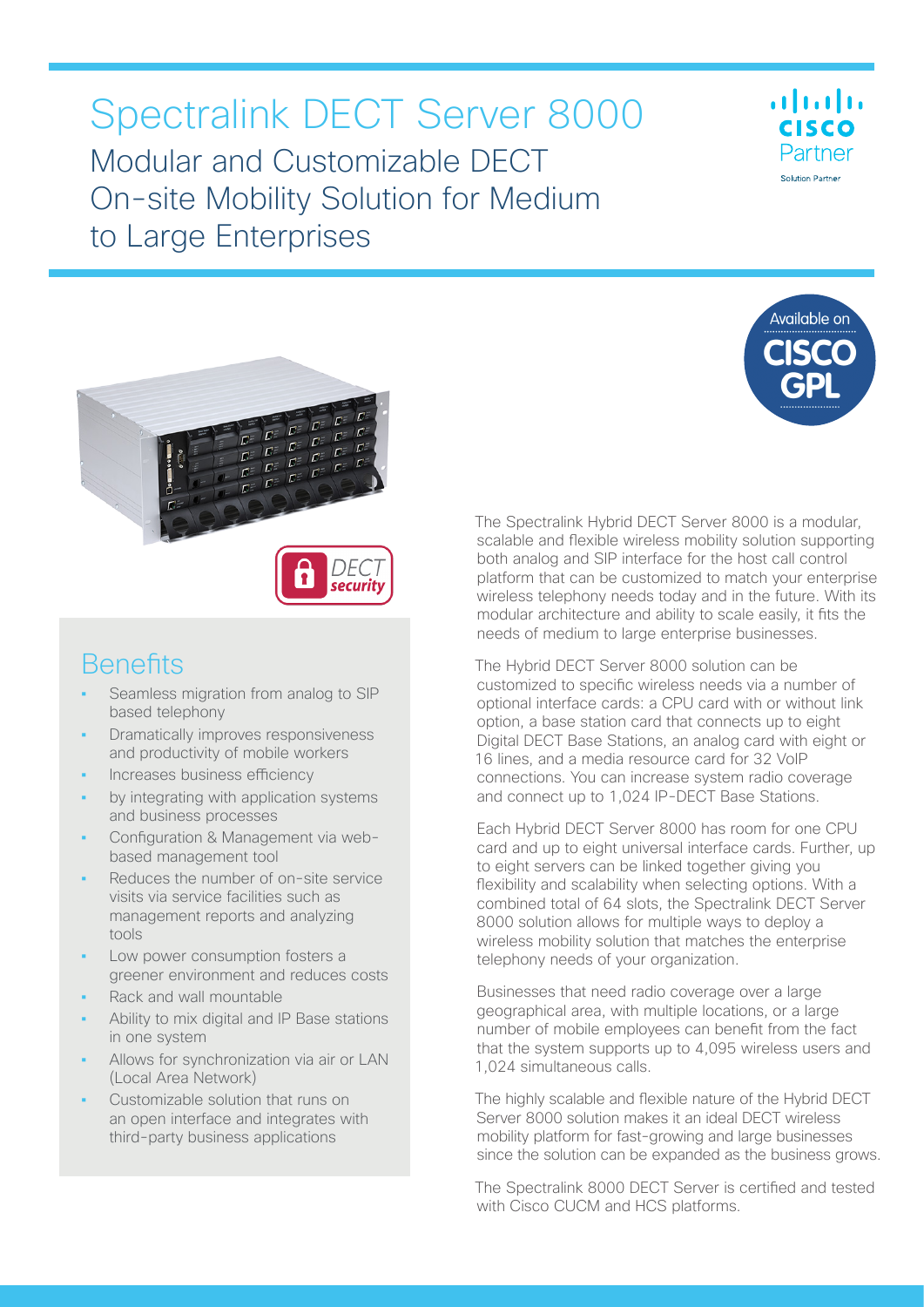## **Specifications**

#### **ANALOG LINE SUPPORT**

- CLIP FSK Bell core
- DTMF CLIP
- Loop break
- DTMF transmit
- Dial and busy tone detect

#### **PROTOCOL SUPPORT**

- Session Initiated Protocol (SIP)
- Broadcast Messaging
- Message Service Functions (MSF)
- Event Message Description (EMD)
- Telocator Alphanumeric Protocol 1.8 (TAP)
- XML-RPC

#### **SIP VOIP SUPPORT**

- Basis call
- CLIP
- Call Hold
- Call Transfer
- Call Waiting

#### **CALL CONTROL PROTOCOL SUPPORT**

• Session Initiated Protocol (SIP)

#### **OPERATION AND MAINTENANCE**

- HTTP with digest authentication
- Web-based administration and maintenance

#### **SYSTEM ARCHITECTURE**

- Stable system core based on Linux
- CPU card without link option has build-in Media Resource for 8 Channels
- Max. no. of:
	- Registered Spectralink handsets: 4,095
	- Simultaneous calls: 1,024
	- Simultaneous calls per media resource (G.711 & G. 726): 32
	- Spectralink DECT Base Stations:
	- 512 Digital bases (4 channel versions)\*
	- 32 Media Resource cards (32 channels per card = 1024 MR channels in total) \*
	- *\*These are theoretical maximum capacities and always a*  tradeoff between the number of bases, users, and *simultaneous calls needed.*
	- Spectralink DECT Repeaters: 3 per Base Station
	- Spectralink IP-DECT Base Stations: 1,024 (takes up two channels on the media resource card)
	- Linked 8000 servers: 8
	- Interface cards in one linked system: 64
- Interface Cards:
	- AB08/16 interface card: 8/16 analog lines
	- BIF08 interface card: drives up to 8 base stations
	- MR32 interface card: media resource card for 32 VoIP connections

#### **SUPPORTED CODECS**

- G.711 A-law and µ-law
- G.726 (32kbps 4 bit ADPCM)

#### **NETWORK**

- 10/100 Mbps Ethernet port
- Manual or dynamic host configuration protocol (DHCP)
- Time and date synchronization (NTP)
- Event logging

#### **PROVISIONING**

- Configuration
- User data
- Server firmware

#### **APPROVALS (REGULATORY STANDARDS)**

- Radio Equipment Directive 2014/53/EU
- Low Voltage Directive 2014/35/EU (CE)
- FCC 47 CFR Part 15

#### **SAFETY (REGULATORY STANDARDS)**

- UL62368-1 CAN/CSA-C22.2 No. 62368-1
- IEC 62368-1
- AS/NZS 62368-1
- EN 62368-1

Please check our support site for the latest approvals and *regulatory compliance.*

#### **ENVIRONMENTAL CONDITIONS**

- Operating temperature: 32°- 104°F (0 40°C)
- Storage temperature: -22°- 158°F (-30°- 70°C)
- Relative humidity: between 20% and 80% (non-condensing)
- Operating altitude: Up to 9,483 ft. (3,000 m.)
- The equipment is compliant with the requirements of EU directive 2011/65/EU (ROHS) and 2012/19/EU (WEEE)

#### **ELECTRICAL REQUIREMENTS**

- Power adaptor characteristics: De 19 VDC /9.48 A
- The supplied power for AC adaptor power supply must be 110 – 240 VAC nominal, 50/60 Hz. Can use up to 4 power suppliers per server for redundancy purposes

#### **PHYSICAL CHARACTERISTICS**

- Size: 7 x 17 x 13 in. (177 x 422 x 328 mm)
- Weight: 11.8 lb (5.34 kg) excl. power supply
- Up to 26.5 lb (12 kg) incl. adapters
- The shelf is four units high in the rack

#### **INTEROPERABILITY**

• For information about supported Call Control / Unified Communications (UC) (PBX and IP-PBX) platforms, visit support.spectralink.com.